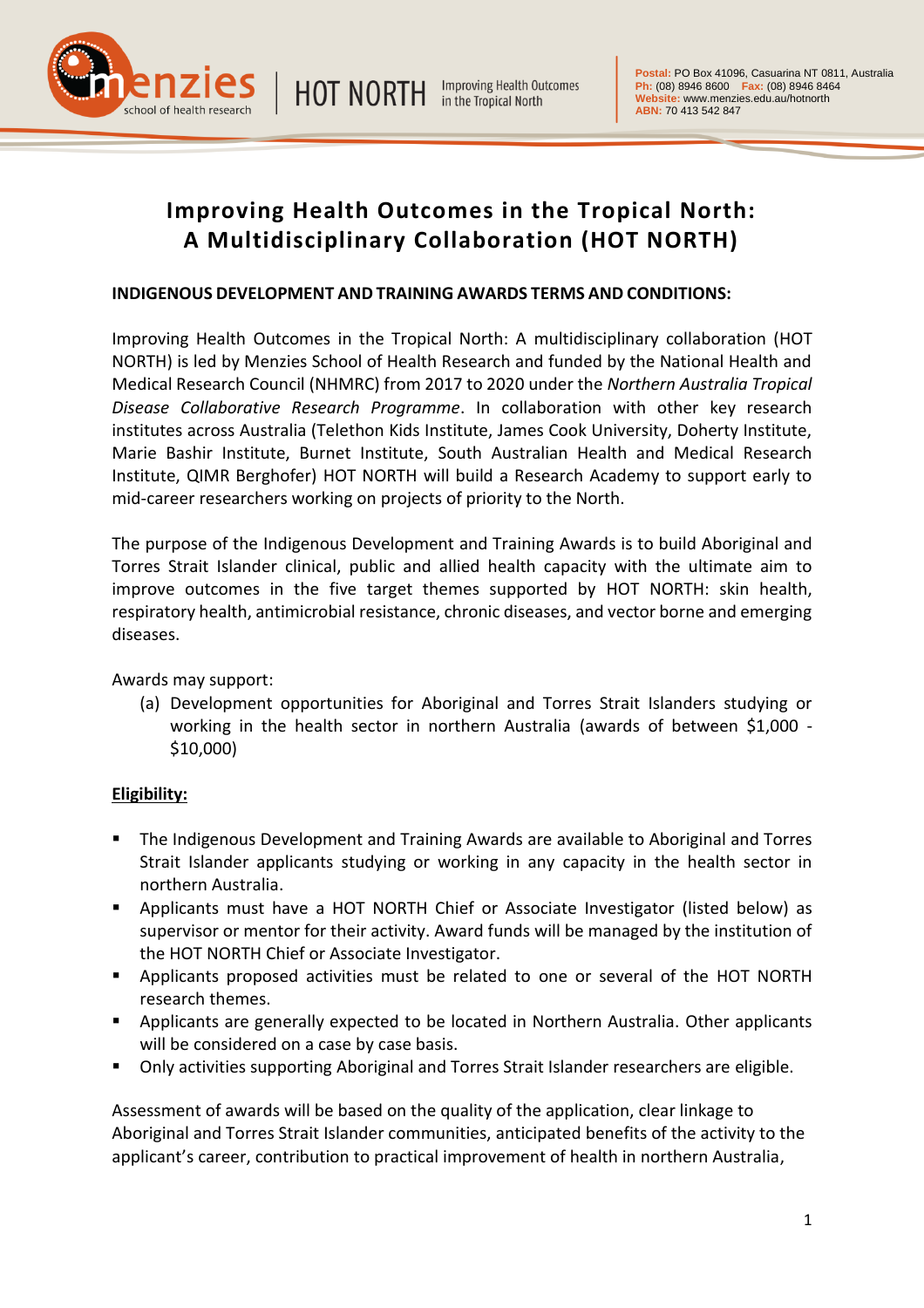HOT NORTH Improving Health Outcomes



equity between the five research themes of HOTNORTH, value for money and practical and measurable outcomes.

#### **For enquiries, please contact:**

Dr Kevin Williams Menzies School of Health Research PO Box 41096, Casuarina NT 0811 Email [kevin.williams@menzies.edu.au](mailto:kevin.williams@menzies.edu.au)

### **HOT NORTH Chief or Associate Investigators**

| <b>Theme leaders</b><br>(marked with x) | <b>Skin</b><br>health | <b>Respiratory</b><br>health | <b>Antimicrobial</b><br>resistance | <b>Chronic</b><br>diseases | <b>Vector borne</b><br>and emerging<br>diseases |
|-----------------------------------------|-----------------------|------------------------------|------------------------------------|----------------------------|-------------------------------------------------|
| <b>Chief Investigators</b>              |                       |                              |                                    |                            |                                                 |
| <b>Bart Currie</b>                      |                       |                              |                                    |                            |                                                 |
| Jonathan Carapetis                      | X                     |                              |                                    |                            |                                                 |
| <b>Nick Anstey</b>                      |                       |                              | X                                  |                            |                                                 |
| John McBride                            |                       |                              |                                    |                            | X                                               |
| Anne Chang                              |                       | X                            |                                    |                            |                                                 |
| <b>Gail Garvey</b>                      |                       |                              |                                    |                            |                                                 |
| Louise Maple-Brown                      |                       |                              |                                    | X                          |                                                 |
| <b>Tania Sorrell</b>                    |                       |                              |                                    |                            |                                                 |
| <b>Cameron Simmons</b>                  |                       |                              |                                    |                            |                                                 |
| Stephen Graham                          |                       |                              |                                    |                            |                                                 |
| <b>Associate Investigators</b>          |                       |                              |                                    |                            |                                                 |
| Alex Brown                              |                       |                              |                                    | X                          |                                                 |
| Anna Ralph                              |                       |                              | x                                  |                            |                                                 |
| Cheryl Jones                            |                       |                              |                                    |                            | X                                               |
| Christopher Blyth                       |                       |                              |                                    |                            |                                                 |
| James McCarthy                          |                       |                              |                                    |                            |                                                 |
| Joshua Hanson                           |                       | X                            |                                    |                            |                                                 |
| <b>Ric Price</b>                        |                       |                              |                                    |                            |                                                 |
| Robyn McDermott                         |                       |                              |                                    | x                          |                                                 |
| <b>Scott Ritchie</b>                    |                       |                              |                                    |                            |                                                 |
| <b>Steven Tong</b>                      | X                     |                              |                                    |                            |                                                 |